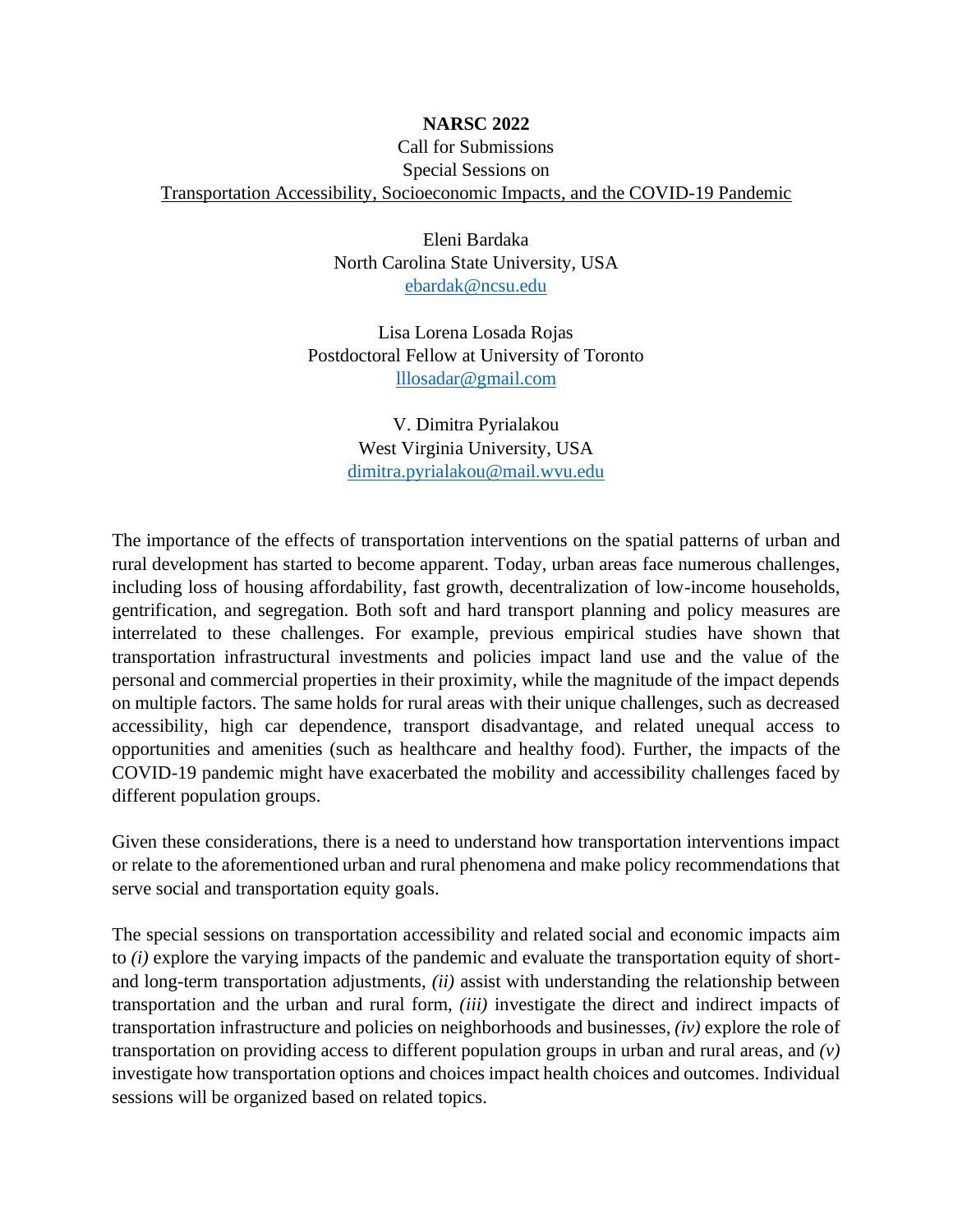Specific topics in these sessions may include but are not limited to:

- **The unequal mobility and accessibility impacts of the pandemic:** The pandemic has affected both the demand and the supply of transportation. There is a need to better understand both the actual behavioral adjustments of different population groups and the unequal impacts on mobility and accessibility. Further, work (frameworks and methods) that can support the equity assessment of the future plans for pandemic and recovery of transportation systems is needed. Examples and evidence of practical changes/enhancements in the transportation landscape due to solutions to COVID-induced transportation challenges are also welcome.
- **Transit-induced gentrification, displacement, and neighborhood change:** There is a need for methods to quantify the relationship between transit investments and neighborhood change as well as case studies to assist with understanding the differences among urban areas.
- **Spatial spillover effects of transportation interventions:** It is important to investigate how given transportation investments and policies impact neighborhoods directly and indirectly.
- **Housing affordability and transportation:** Research on this topic is urgent and may focus on the loss of housing affordability in transit station areas, assessment of solutions for maintaining housing affordability close to transit, theoretical models for transportation and residential choice, and empirical analysis of travel behavior of affordable housing residents.
- **Direct and wider economic impacts of transportation interventions:** The interest is in new methods in evaluating the economic impacts of transportation and case studies related to the impacts on businesses.
- **Suburbanization of poverty and access to transportation:** As the trend of the decentralization of low-income households continues, there is a need to study the implications of this migration of transit-dependent populations in terms of access to public transportation over time.
- **Access to opportunities and amenities:** Problems such as access to healthy food and access to healthcare and medication are multi-dimensional. Research is needed to both identify and quantify the individual and combined effects of various factors, including transportation, land use, and urban and rural form, and to evaluate the effectiveness and potential of policies and other interventions.
- **Health impacts of built environment and transportation:** Research exploring the health impacts of planning and policy practices that promote walkability and foster the use of alternative transportation modes (such as transit-oriented development) as well as the impacts of non-motorized or active travel is of interest.
- **Accessibility and sustainability:** Accessibility affects both individuals/households' residences and activity destinations choices and firms' locations. In turn, these choices affect the performance and impacts of transportation systems. There is a need to study this relationship between accessibility, individuals/households and firms' choices, and the performance and impacts (such as social, environmental, etc.) of transportation systems.

If you are interested in presenting your research in a special session, please submit an abstract (2,000 to 5,500 characters and spaces) through the conference portal. Information on how to do that can be found [here.](http://www.narsc.org/newsite/conference/online-abstractsession-submission/) Upon submitting your abstract, you will receive an abstract ID number